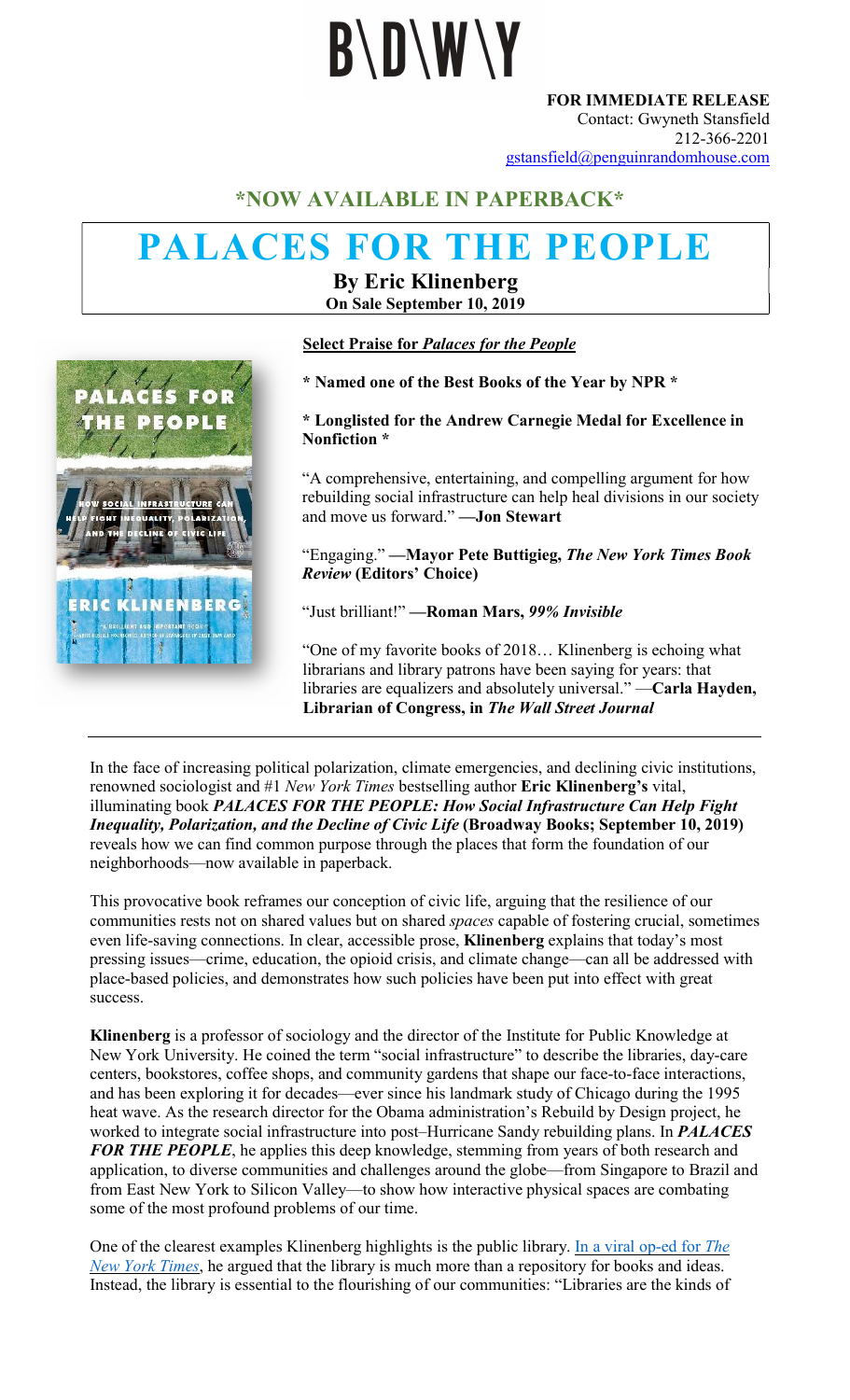## **B\D\W\Y**

places where people with different backgrounds, passions and interests can take part in a living democratic culture. They are the kinds of places where the public, private and philanthropic sectors can work together to reach for something higher than the bottom line…. Libraries stand for and exemplify something that needs defending: the public institutions that — even in an age of atomization, polarization and inequality — serve as the bedrock of civil society."

**PALACES FOR THE PEOPLE** champions the ways in which social infrastructure is just as urgent as investing in conventional hard infrastructure like bridges, levees, and airports. Often, we can strengthen both simultaneously, establishing vital social arteries that are also "palaces for the people," to borrow the phrase Andrew Carnegie used to describe the 2,500 grand libraries that he built around the world.

Select Highlights: How Social Infrastructure Creates Resilient Communities

- Race: Klinenberg delves into the shared social spaces that either entrench racial segregation or encourage mixed communities, looking at historical divisions in cities like Chicago, New York, and Baltimore—and the contemporary organizations and institutions like public libraries and pools that are bridging racial divides and fostering cohesion.
- Addiction: There is empirical evidence of a connection between the strength of a community's social ties and its ability to withstand opioid abuse. Communities with strong social capital—as evidenced by the density of civic organizations and rates at which citizens vote—are more likely to be insulated from the crisis. Boston has experimented with "Methadone Mile," which features little commercial activity but an open-air drug market, homeless shelters, addiction clinics, and the Boston Medical Center. This area has successfully attracted addicts and drug users who go on to seek treatment.
- Climate change: Because of climate change, we will continue to face increasingly devastating storms. Religious congregations play a vital role in helping their communities through extreme weather. When Hurricane Harvey hit Houston, thousands of people's homes flooded, and they lost everything they had. Churches, such as Wilcrest Baptist Church in Southwest Houston, started recovery efforts before the rain had stopped. The church turned into a relief center, offering hot food, fresh clothes, cleaning supplies, and prayer to anyone, member or not. Congregants worked to repair homes or offered a place to stay to those whose homes were destroyed. With over 300,000 religious congregations in the US, these sites have broad reach to help in times of emergency.

Through these and many other case studies, using quantitative research as well as on-the-ground reporting, PALACES FOR THE PEOPLE demonstrates the critical role social infrastructure plays in civic life, and offers an inspiring vision of how it can help bridge our seemingly unbridgeable divides. "There's no easy way to restore the sense of common purpose and shared humanity that makes civic life possible," Klinenberg writes. "But the hard work that lies before us will be impossible if we don't build better social infrastructure. The future of our democracy is at stake."



#### About the Author

ERIC KLINENBERG is a professor of sociology and the director of the Institute for Public Knowledge at New York University. He's the coauthor of the #1 New York Times bestseller Modern Romance. Klinenberg's previous books include Going Solo: The Extraordinary Rise and Surprising Appeal of Living Alone, Heat Wave: A Social Autopsy of Disaster in Chicago, and Fighting for Air: The Battle to Control America's Media. In addition to his books and scholarly articles, Klinenberg has contributed to The New Yorker, The New York Times Magazine, Rolling Stone, Wired, and This American Life.

#### PALACES FOR THE PEOPLE:

How Social Infrastructure Can Help Fight Inequality, Polarization, and the Decline of Civic Life By Eric Klinenberg Broadway Books • September 10, 2019 • \$18.00 Paperback • Pages: 304 ISBN: 9781524761172 • Ebook ISBN: 9781524761189 ericklinenberg.com • Twitter: @EricKlinenberg